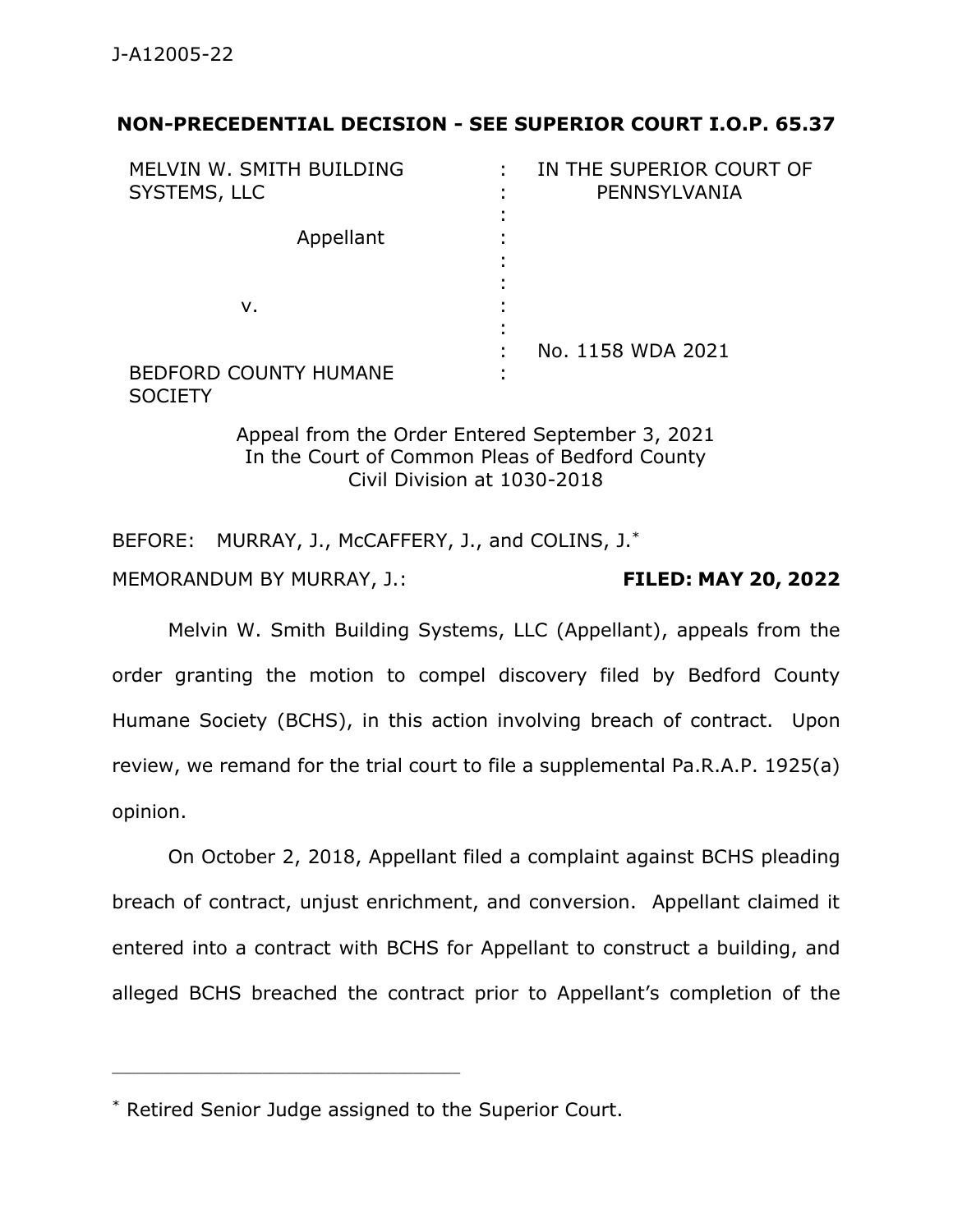building, causing Appellant to incur monetary damages of approximately \$80,000. On October 22, 2018, BCHS filed an answer, new matter and counterclaim.

Following proceedings not relevant to this appeal, on March 8, 2021, BCHS sent Appellant interrogatories and a request for production of documents.<sup>1</sup> BCHS asked Appellant to produce, in pertinent part, "a complete copy of all business and personal tax returns, with all attachments and schedules, including federal, state and local [taxes], you filed for every year in which you worked on this project."<sup>2</sup> Interrogatories and Request for Production of Documents, 3/8/21, at 15 (unnumbered).

Appellant filed an answer and objections to BCHS's discovery requests

 $1$  This document is not in the certified record. However, BCHS attached a copy of the interrogatories and request for production of documents to an application BCHS filed with this Court. *See* Application to Quash Appeal, 11/19/21, Ex. B; *see also* N.T. (motion to compel discovery hearing), 8/24/21, at 3 (counsel submitting the March 8, 2021, document to the court).

<sup>2</sup> BCHS sought the personal tax returns of Appellant's owner, Melvin W. Smith (Smith or Mr. Smith). **Smith is not a party to this action**.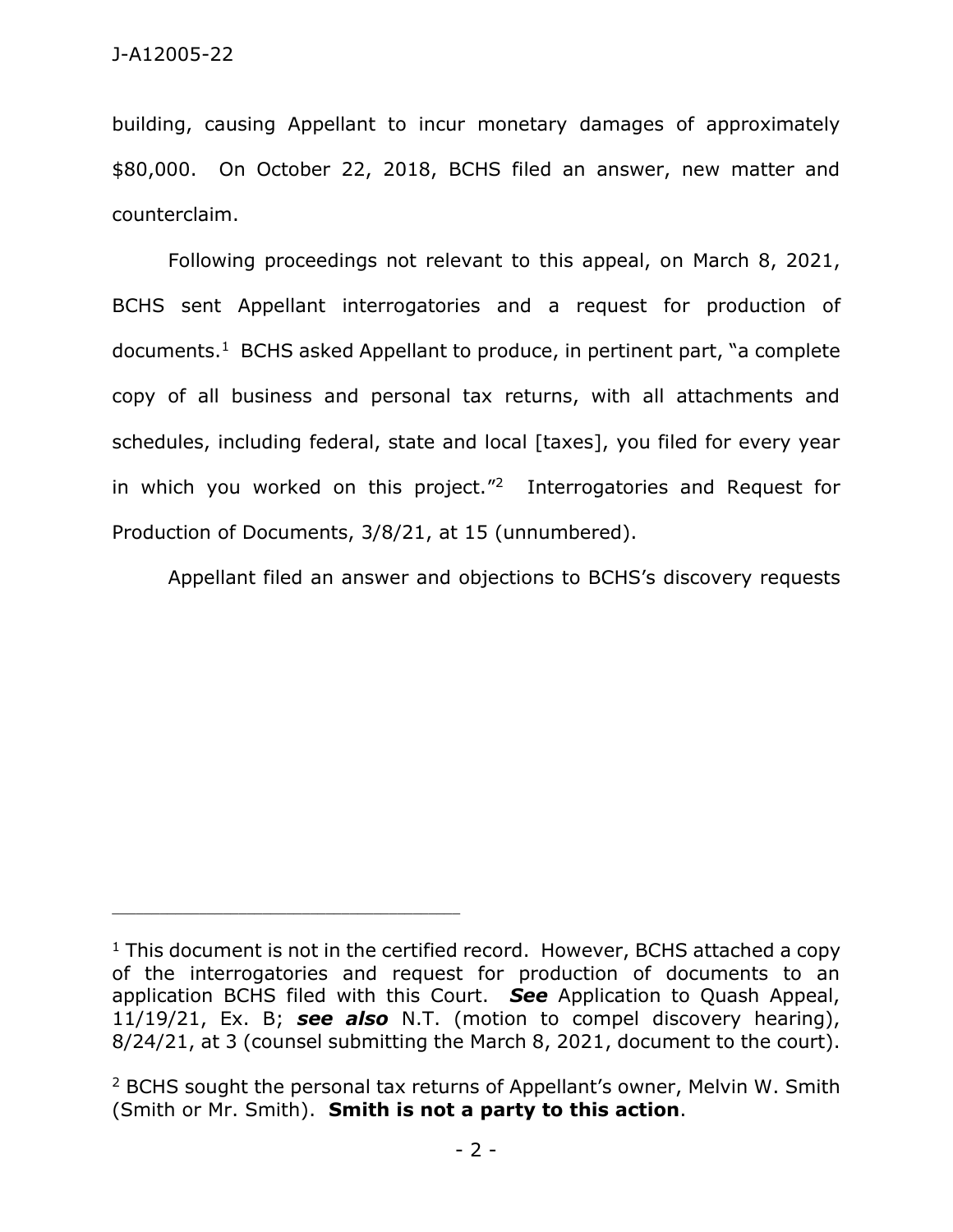on May 13, 2021.<sup>3</sup> Appellant objected to BCHS's request for tax documents, asserting:

This request is not relevant to any claim or defense and therefore [is] beyond the scope of permissible discovery. The request also seeks information that is protected information (bank account numbers, balances, social security numbers).

Appellant's Answer and Objections, 5/13/21, at ¶ 14 (*see* Appellant's

Reproduced Record at 56(a)).

On June 7, 2021, BCHS filed a motion to compel discovery. Regarding

BCHS's request for documents related to Appellant's "business and personal

tax returns," BCHS asserted:

The documents requested are related to the damages claimed by [Appellant] and are therefore relevant. The requests do not ask for sensitive information and any such information that exists on the documents could be redacted.

Motion to Compel Discovery, 6/7/21, at ¶ 13.

\_\_\_\_\_\_\_\_\_\_\_\_\_\_\_\_\_\_\_\_\_\_\_\_\_\_\_\_\_\_\_\_\_\_\_\_\_\_\_\_\_\_\_\_

The trial court held a hearing on August 24, 2021. By order entered

September 3, 2021 (Discovery Order), the trial court granted BCHS's motion

to compel discovery. Regarding BCHS's request for Appellant's and Smith's

 $3$  The answer and objections is not in the certified record. However, Appellant included it in the reproduced record. *But see Commonwealth v. Bracalielly*, 658 A.2d 755, 763 (Pa. 1995) ("appellate courts may only consider facts which have been duly certified in the record on appeal. An item does not become part of the certified record by simply copying it and including it in the reproduced record." (citations omitted)); *see also Twp. of N. Fayette v. Guyaux*, 992 A.2d 904, 905 n.2 (Pa. Super. 2010) ("It is the obligation of the appellant to make sure that the record forwarded to an appellate court contains those documents necessary to allow a complete and judicious assessment of the issues raised on appeal." (citation omitted)).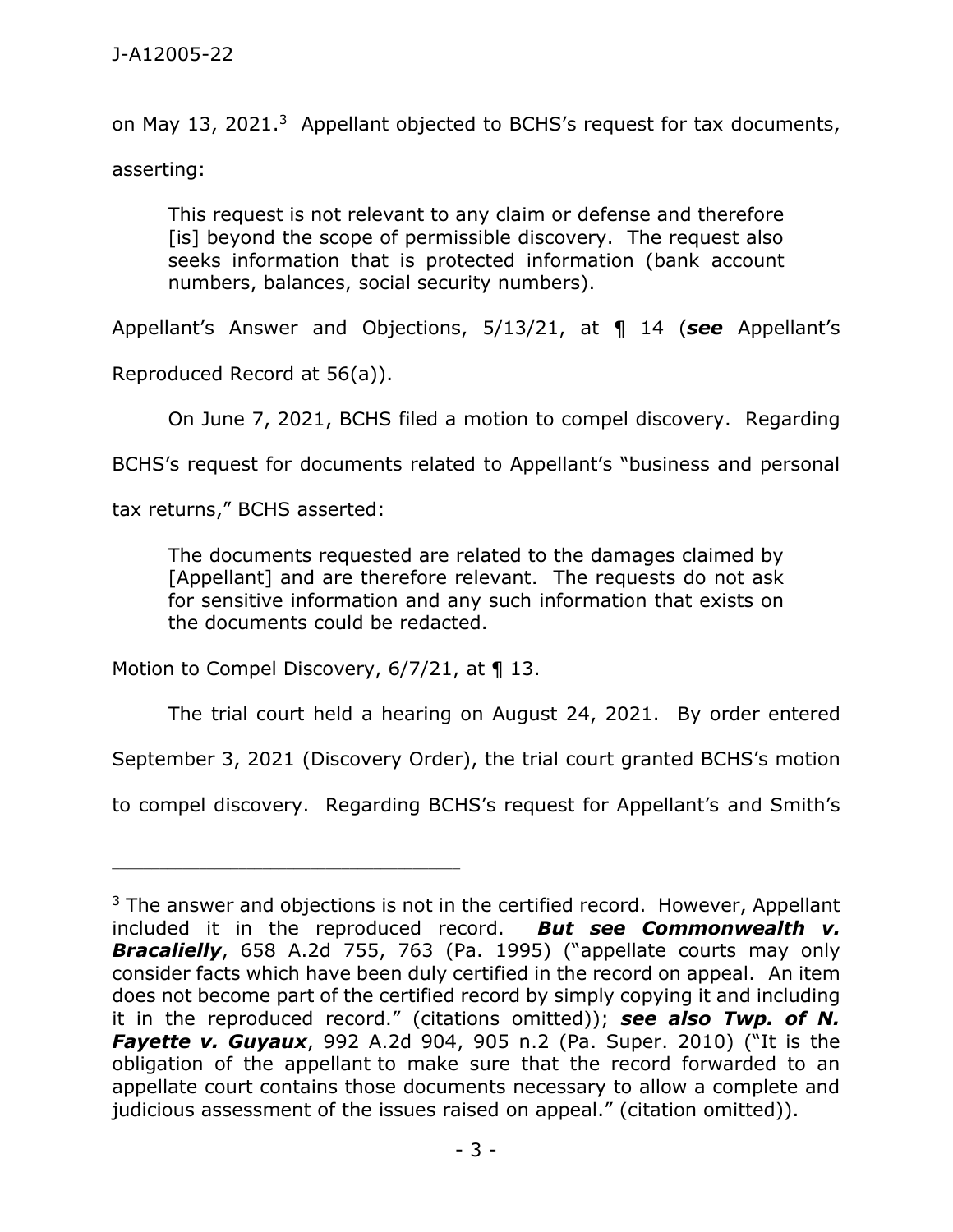tax returns, the court ordered Appellant to produce the documents within 30 days.

Appellant timely filed a notice of appeal, followed by a court-ordered Pa.R.A.P. 1925(b) statement, raising nine claims of trial court error. The court issued a brief Rule 1925(a) opinion, concluding its Discovery Order "disposed solely of discovery issues and, as such, was not a final order but rather an interlocutory one" that is not appealable. Trial Court Opinion, 12/17/21, at 1 (citing *Commonwealth v. Nicodemus*, 636 A.2d 1118, 1120 (Pa. Super. 1993) ("a final [o]rder is one which ends the litigation or disposes of the entire case.")). Accordingly, the trial court suggested this Court quash the appeal as interlocutory. *Id.* at 2.

On November 19, 2021, BCHS filed in this Court an application to quash, arguing the Discovery Order was not appealable because it was neither final nor collateral. *See generally* Application to Quash, 11/19/21; *see also In re Estate of Moskowitz*, 115 A.3d 372, 388 (Pa. Super. 2015) (explaining, under our Rules of Appellate Procedure, a party is only permitted to appeal from: "(1) a final order or an order certified as a final order (Pa.R.A.P. 341); (2) an interlocutory order as of right (Pa.R.A.P. 311); (3) an interlocutory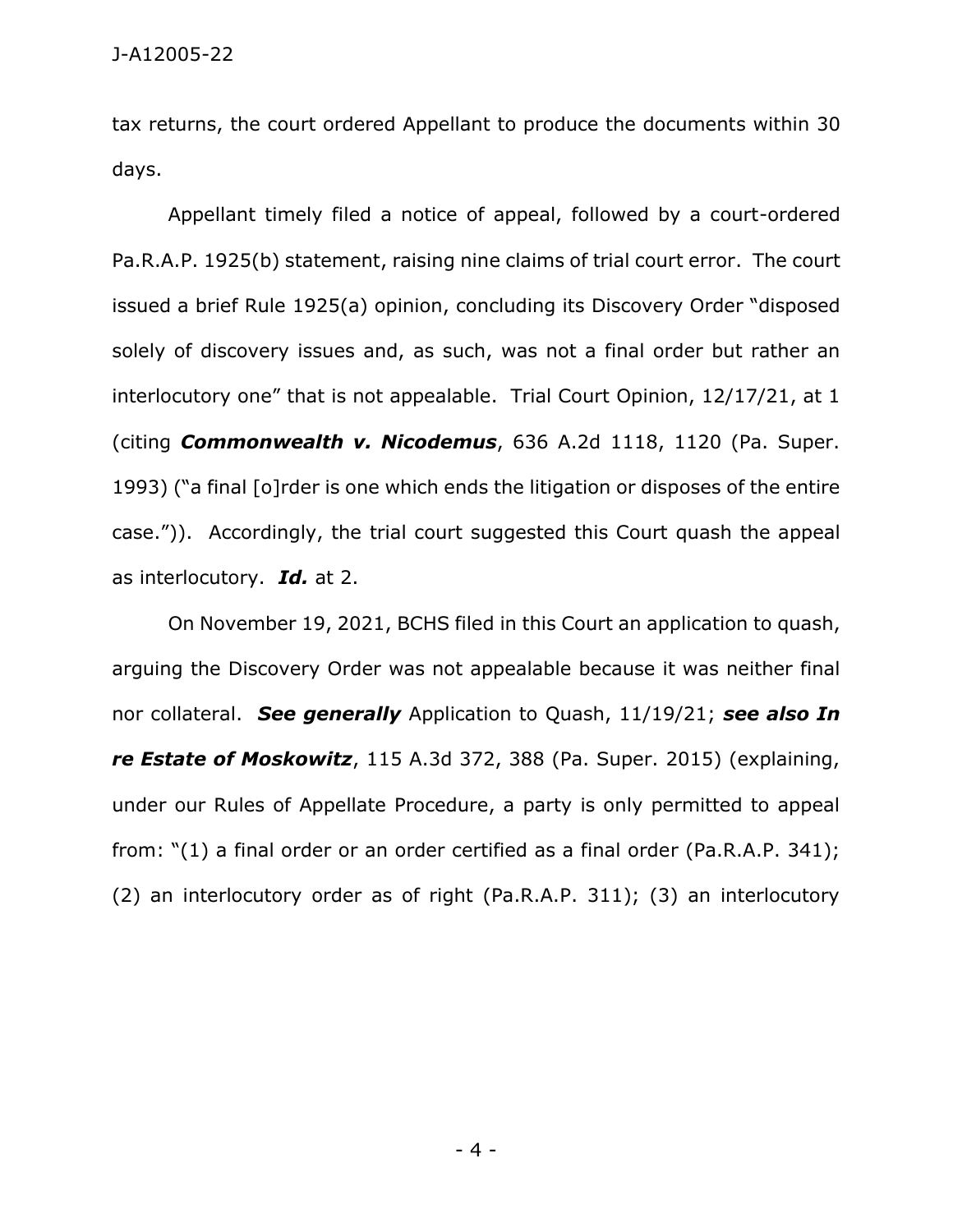order by permission (Pa.R.A.P. 312, 1322; 42 Pa.C.S. § 702(b)); or (4) a collateral order (Pa.R.A.P. 313)." (citation omitted)). <sup>4</sup> BCHS asserted:

Allowing appeals each time a party requests tax returns from the opposing party in breach of contract actions would result in the corrosion in the final order rule. Discovery requests for the tax returns of a party during relevant times of an action is common because it is often relevant. They are especially relevant when[, as in the instant case,] there is a claim for breach of contract in which a plaintiff claims a loss of income as a result of the breach. If this Court were to take a collateral appeal each time a party does not want to turn over tax returns in discovery, it would amount to a needless burden on the Court and cause undue delays of countless cases at the Common Pleas level.

Brief in Support of Application to Quash, 11/19/21, at 15 (unnumbered).

Appellant filed an answer to the application to quash on November 29,

2021, asserting that the Discovery Order is immediately appealable as a

collateral order. On January 6, 2022, this Court denied BCHS's application to

quash without prejudice to its right to raise the issue before the merits panel.

Appellant presents four issues for our consideration:

\_\_\_\_\_\_\_\_\_\_\_\_\_\_\_\_\_\_\_\_\_\_\_\_\_\_\_\_\_\_\_\_\_\_\_\_\_\_\_\_\_\_\_\_

- A. Is a discovery order compelling the disclosure of tax returns and tax information of a non-party to a lawsuit a collateral order, thus appealable as of right?
- B. Is an order requiring a limited liability company to produce personal and business tax returns with related forms irrelevant to any claim or defense where they only relate to work that was completed and paid for in a claim for breach of contract seeking money damages; the work extended for two months in one year and three months in the second year; and the

<sup>&</sup>lt;sup>4</sup> It is undisputed that the Discovery Order is not a final order, as it does not dispose of all claims and all parties. Appellant did not request or receive permission to appeal the Discovery Order pursuant to Pa.R.A.P. 312.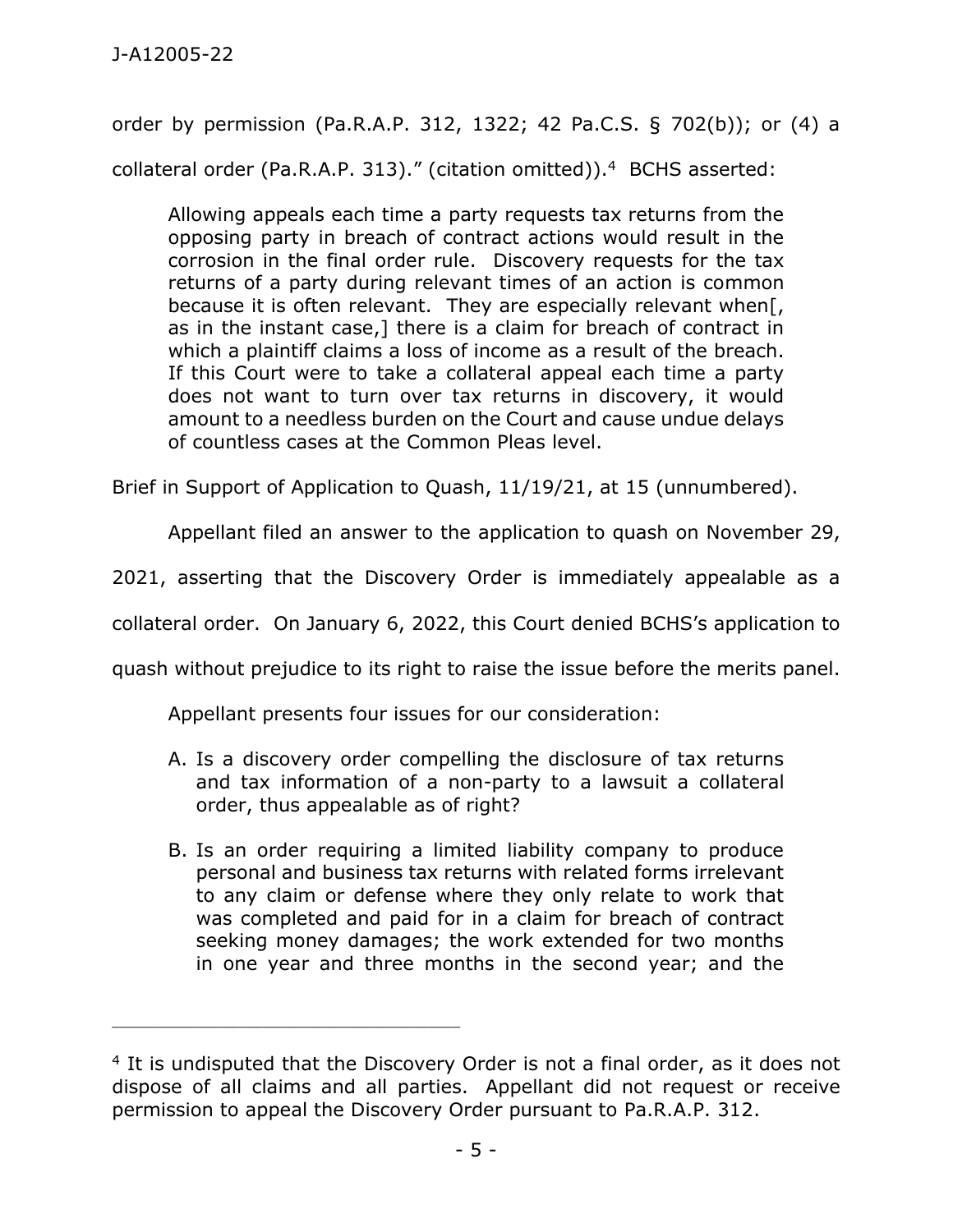recoverable damages are the difference between the contract price and the reasonable cost of completion of the job?

- C. Are the payroll expenses and documents for work that was completed and paid for irrelevant to any claim or defense where the recoverable damages are the difference between the contract price and the reasonable cost of completion and an accounting of the same an unreasonable burden to impose upon the contractor?
- D. Is it an unreasonable burden to require a contactor to determine and identify what work was done and the cost of materials and labor between the payment of past draws that are not at issue where the recoverable damages are the difference between the remaining contract price and the reasonable cost of completion of the job?

Appellant's Brief at 2-3.

Appellant first argues the trial court erred in concluding the Discovery

Order is not appealable as a collateral order.<sup>5</sup> **Id.** at 10. Conversely, BCHS

requests quashal on the basis that the Discovery Order does not satisfy the

collateral order doctrine. BCHS Brief at 8 ("Allowing appeals each time a party

requests tax returns from the opposing party in breach of contract actions

would result in the corrosion of the final order rule.").

\_\_\_\_\_\_\_\_\_\_\_\_\_\_\_\_\_\_\_\_\_\_\_\_\_\_\_\_\_\_\_\_\_\_\_\_\_\_\_\_\_\_\_\_

<sup>&</sup>lt;sup>5</sup> Appellant did not present this issue in its Rule 1925(b) statement. Ordinarily, "[i]ssues not included in the Statement and/or not raised in accordance with the provisions of  $[Rule 1925(b)]$  are waived." Pa.R.A.P. 1925(b)(4)(vii). However, "[d]ue to the jurisdictional nature of the collateral order doctrine, [an appellate] Court … may raise it *sua sponte*." *Brooks v. Ewing Cole, Inc.*, 259 A.3d 359, 370 (Pa. 2021); *see also Barak v. Karolizki*, 196 A.3d 208, 215 (Pa. Super. 2018) ("The question of appealability of an order goes directly to the jurisdiction of the Court asked to review the order." (citation omitted)).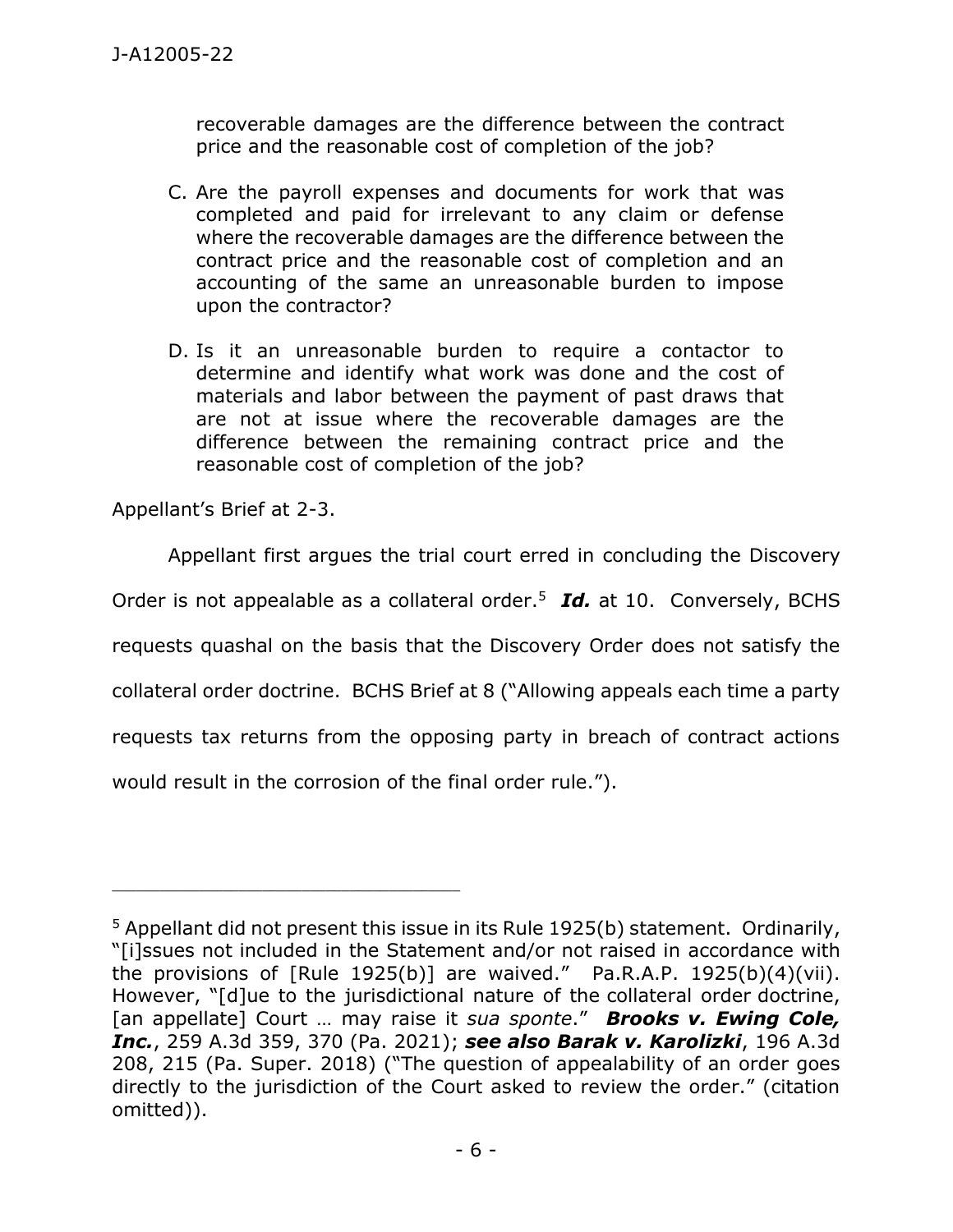"The appealability of an order under the Pa.R.A.P. 313 collateral order doctrine presents a question of law, over which our standard of review is *de novo* and our scope of review is plenary." *Brooks*, 259 A.3d at 365. "[I]n general, discovery orders are not final, and are therefore unappealable." *Jones v. Faust*, 852 A.2d 1201, 1203 (Pa. Super. 2004). However, Pa.R.A.P. 313(b) provides that appeals may be taken from collateral orders, *i.e.*, orders which are

separable from and collateral to the main cause of action where the right involved is too important to be denied review and the question presented is such that if review is postponed until final judgment in the case, the claim will be irreparably lost.

# *Id.*; *see also Meyer-Chatfield Corp. v. Bank Fin. Servs. Grp.*, 143 A.3d

930, 936 (Pa. Super. 2016) ("The collateral order doctrine is a specialized,

practical application of the general rule that only final orders are appealable

as of right."). To satisfy the collateral order doctrine, an appellant must

demonstrate the order:

1) is separable from and collateral to the main cause of action; 2) involves a right too important to be denied review; and 3) presents a question that, if review is postponed until final judgment in the case, the claim will be irreparably lost. The first prong, separability, occurs when we can address the issue surrounding the disputed order without analyzing the ultimate issue in the underlying case. As for the second prong, importance, it is not sufficient that the issue be important to the particular parties. Instead, the issue must involve rights deeply rooted in public policy going beyond the particular litigation at hand. We must interpret the collateral order doctrine narrowly, and each of the above prongs must be clearly present for us to deem an order collateral.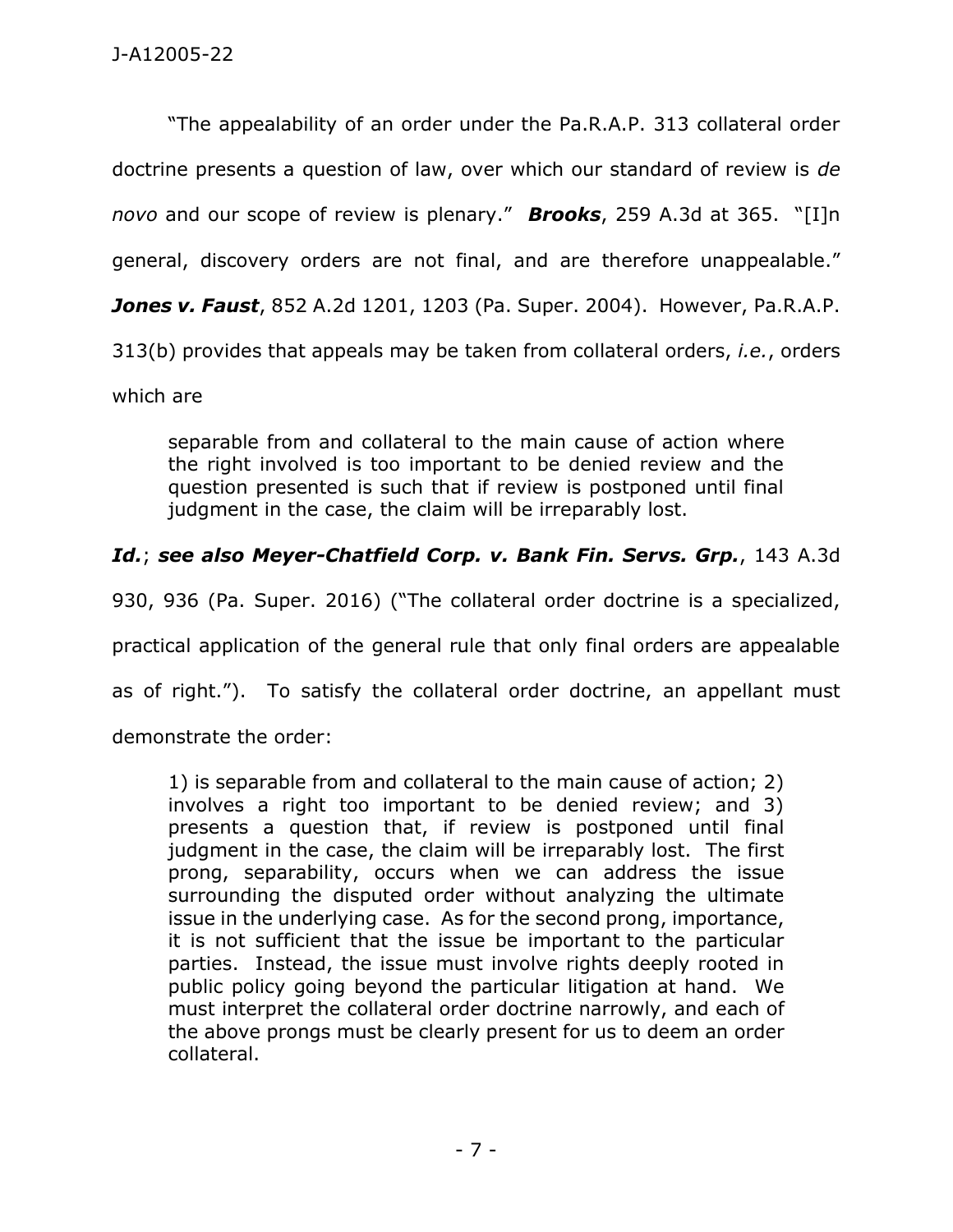#### *Cabot Oil & Gas Corp. v. Speer*, 241 A.3d 1191, 1196-97 (Pa. Super. 2020)

(citations omitted).

Here, Appellant argues all three prongs of the collateral order doctrine exist because:

The trial court's order compelling the production of Mr. Smith's (**a nonparty**) personal income tax returns and related documents is a collateral order because whether those documents are discoverable is [a] separable question from the issues involved in the merits of the case, involves a recognized privacy right that is too important to be denied review, and the privacy of the documents will be irreparably lost if review is postponed until after final judgment.

Appellant's Brief at 8 (emphasis added). After careful consideration, we agree.

With respect to the first prong, separability, Appellant's claim of a recognized privacy right regarding its and Smith's tax return information is distinct from the underlying breach of contract claim. *See*, *e.g.*, *Speer*, 241 A.3d at 1197 (first prong of collateral order doctrine was met "because it is possible to address whether [a]ppellants' financial records are discoverable without analyzing the merits of [a]ppellees' actions against [a]ppellants under the Dragonetti Act or for tortious interference with contract."); *see also J.S. v. Whetzel*, 860 A.2d 1112, 1117 (Pa. Super. 2004) (in personal injury action, defendant's expert medical witness appealed court order requiring production of 1099 federal tax documents from any insurance company or attorney; we held that admissibility of the expert's tax documents "may be addressed without analyzing [defendant's] alleged negligence in the automobile accident.").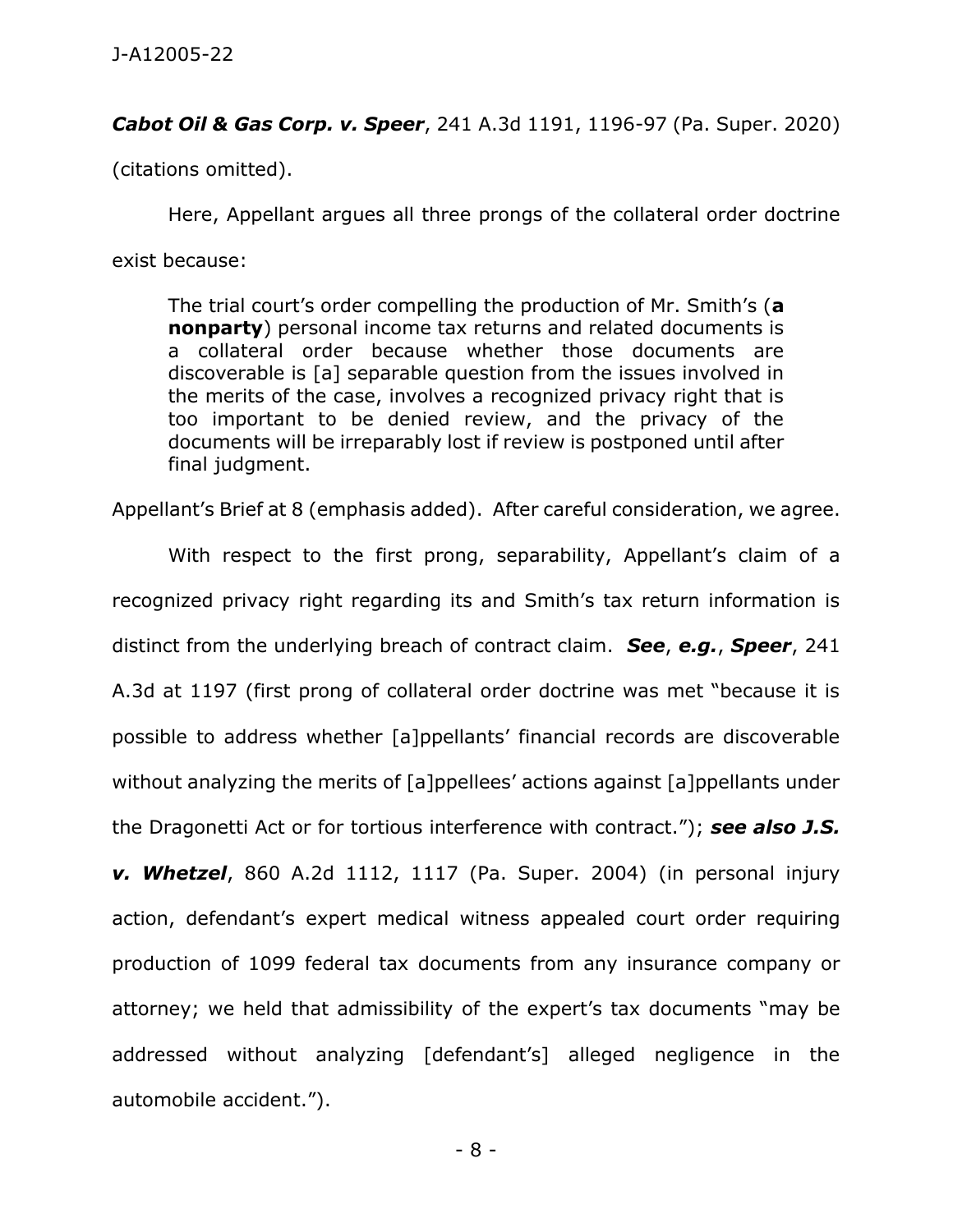Appellant also met the second prong because the privacy interest in Appellant's and Smith's tax returns raises a sufficiently important public policy concern. *Speer*, 241 A.3d at 1197 ("[a]ppellants fulfill the second prong, importance, because they have a **significant privacy interest in their tax returns**." (emphasis added) (citing *Dougherty v. Heller*, 138 A.3d 611, 629 n.10 (Pa. 2016) (individuals have a "privacy interest in information contained in federal tax returns. … Such information is made confidential per federal statute.")); *see also J.S.*, 860 A.2d at 1117 (holding expert witness's "privacy interest in his income information raises a sufficiently important public policy concern.").

Finally, the third prong, irreparable loss, is met, as any privacy interest Appellant and Smith have in their respective tax returns will be forever lost if they comply with the Discovery Order and produce the documents. *J.S.*, 860 A.2d at 1117 (holding third prong was met where "[a]ny privacy interest [expert witness] may have in the [federal tax] forms will be irreparably violated if he complies with the order and produces the documents."); *see also Merithew v. Valentukonis*, 869 A.2d 1040, 1043 (Pa. Super. 2005) (holding third prong was met in motor vehicle accident case, where defendant's privacy interest in her financial worth would be irreparably lost if she complied with discovery order to disclose financial information instead of taking collateral order appeal). Accordingly, we conclude the Discovery Order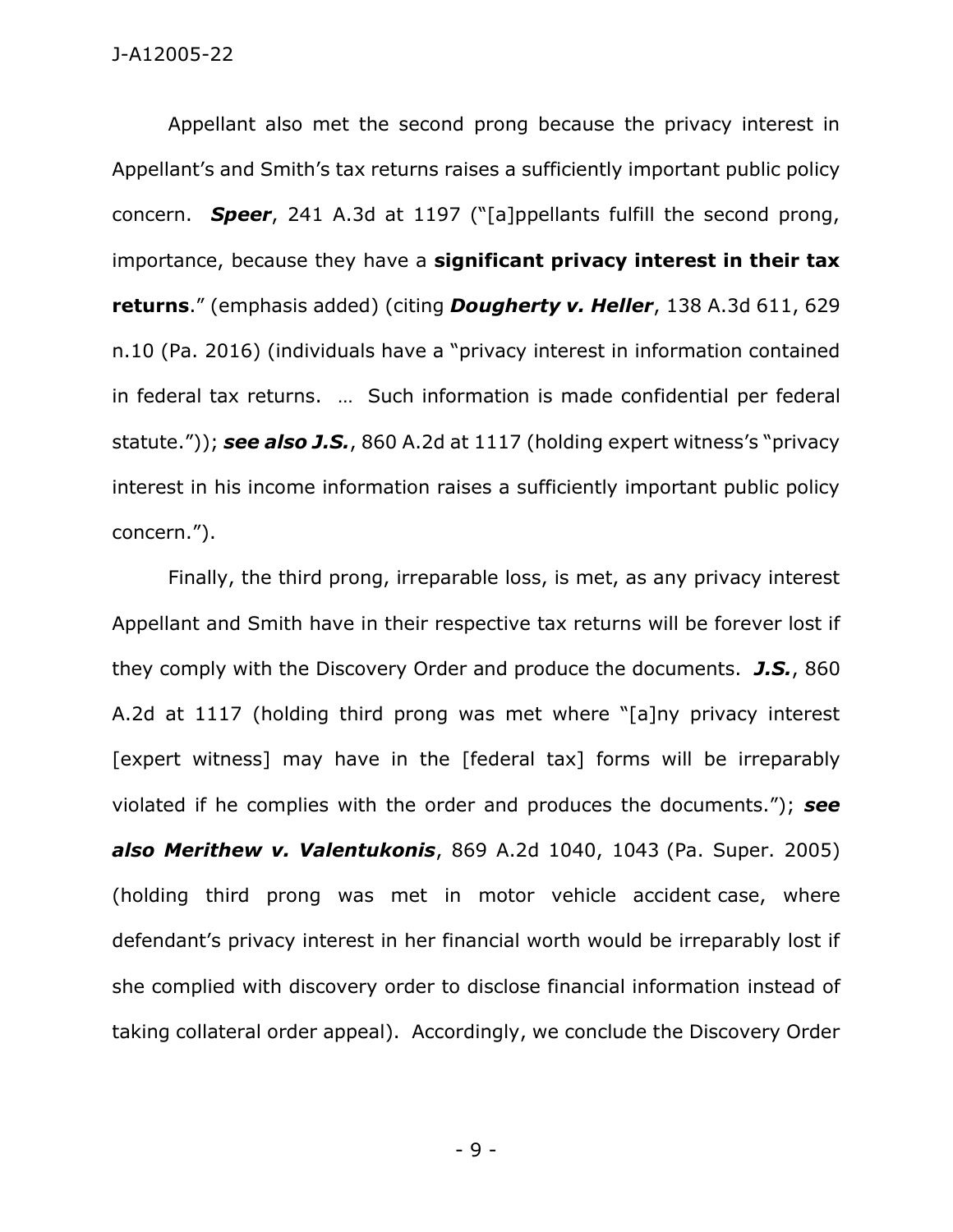is a collateral order from which Appellant properly appeals. Thus, we examine Appellant's remaining issues.

In issues two, three and four, Appellant claims the trial court erred in entering the Discovery Order and improperly compelling Appellant's production of private information that is not relevant to the action. *See* Appellant's Brief at 8-9, 12-17. Appellant argues:

This Court should reverse the trial court's [Discovery O]rder … because it requires the disclosure of information, [*i.e.*, business and personal tax returns,] that is not relevant to any claim or defense making it beyond the scope of discovery. The order should also be reversed because it imposes an unreasonable burden on [Appellant] in the form of an accounting and forensic investigation into matters that can be learned from records or are equally available to [BCHS].

**Id.** at 8; see also id. at 9 ("the court gave no consideration to the privacy interests of those required to disclose confidential tax returns and information.").

We are mindful that "on review of an order concerning discovery, an

appellate court applies an abuse of discretion standard." *McNeil v. Jordan*,

894 A.2d 1260, 1268 (Pa. 2006); *see also Dougherty*, 138 A.3d at 629

(observing a "trial court is in the best position to weigh fairly the competing

needs and interests of parties affected by discovery." (citation omitted)).

An abuse of discretion is not merely an error of judgment, but if in reaching a conclusion the law is overridden or misapplied, or the judgment exercised is manifestly unreasonable, or the judgment is the result of partiality, prejudice, bias or ill-will, as shown by the evidence of record, discretion is abused.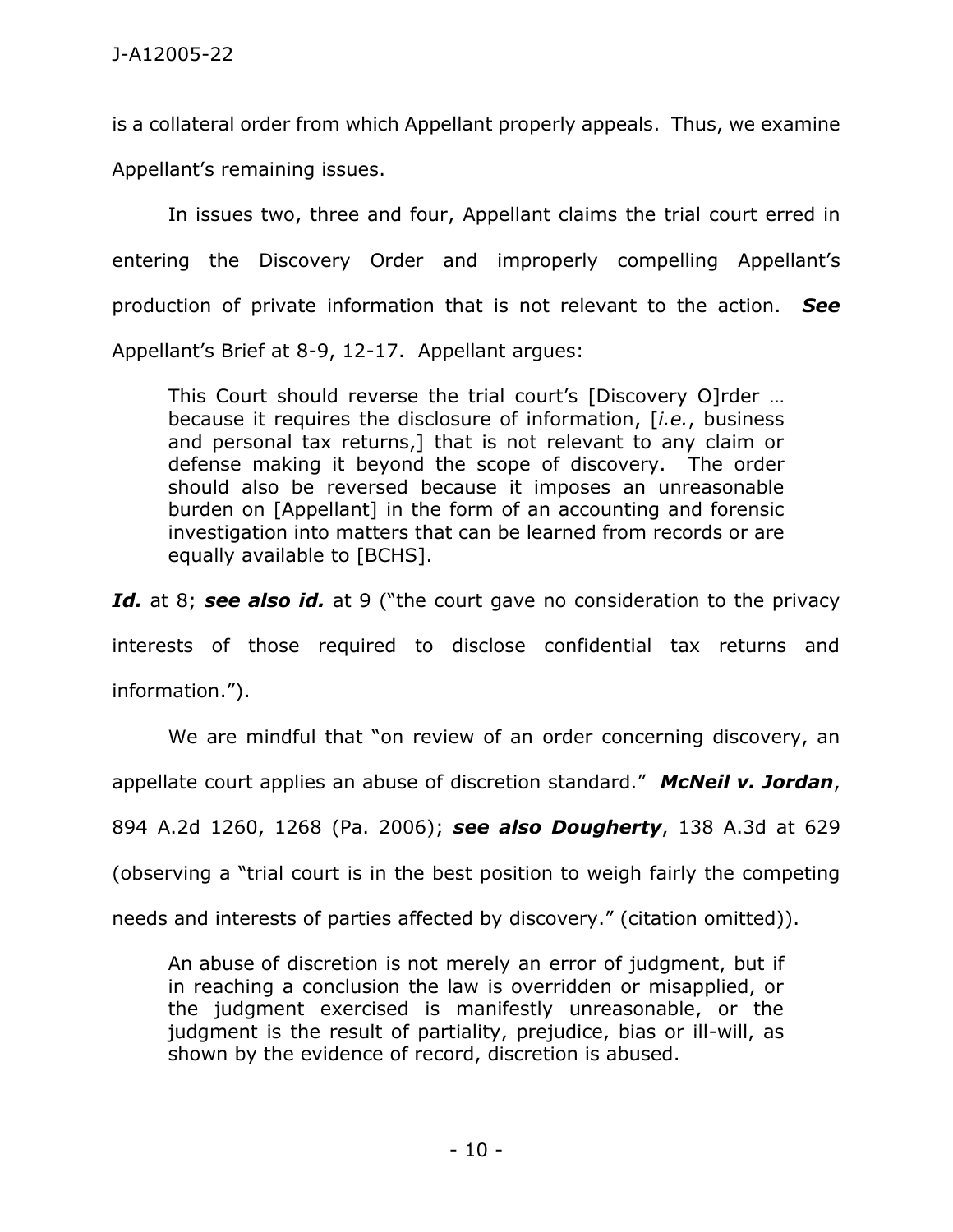### *LSF8 Master Participation Tr. v. Petrosky*, 2022 PA Super 45, \*4 (Pa.

Super. 2022) (citation and brackets omitted).

The trial court in this case offered a conclusory, one-sentence merits analysis of Appellant's multiple claims, stating:

In the event the appellate court finds [Appellant's] appeal should not be quashed, we … granted the Motion to Compel inasmuch as we found [BCHS's] request was reasonably calculated to lead to the discovery of admissible evidence, especially pertaining to the averred breach and damages in dispute.

Trial Court Opinion, 12/17/21, at 2 (italics omitted).

"It is incumbent upon a trial court to provide this Court with its Rule 1925(a) opinion addressing an appellant's issues, with citation to the record, to permit a meaningful and effective review of the issues raised and efficient use of judicial resources." *Commonwealth v. Widger*, 237 A.3d 1151, 1165 n.5 (Pa. Super. 2020). Instantly, to properly exercise our review, we require sufficient reasoning from the trial court before we can meaningfully address Appellant's issues. Where a trial court's failure to comply with Rule 1925(a) hampers our ability to conduct a meaningful review, the remedy is to remand the case to the trial court with instructions to prepare an opinion and return the case to this Court. *K-B Bldg. Co. v. Hermara Assocs.*, 709 A.2d 918, 919 (Pa. Super. 1998); *cf. Cooke v. Equitable Life Assur. Soc. of U.S*., 723 A.2d 723, 727 (Pa. Super. 1999) (remand for preparation and filing of Rule 1925(a) opinion unnecessary where lack of opinion did not hamper this Court's review of a question of law). Accordingly, we are constrained to